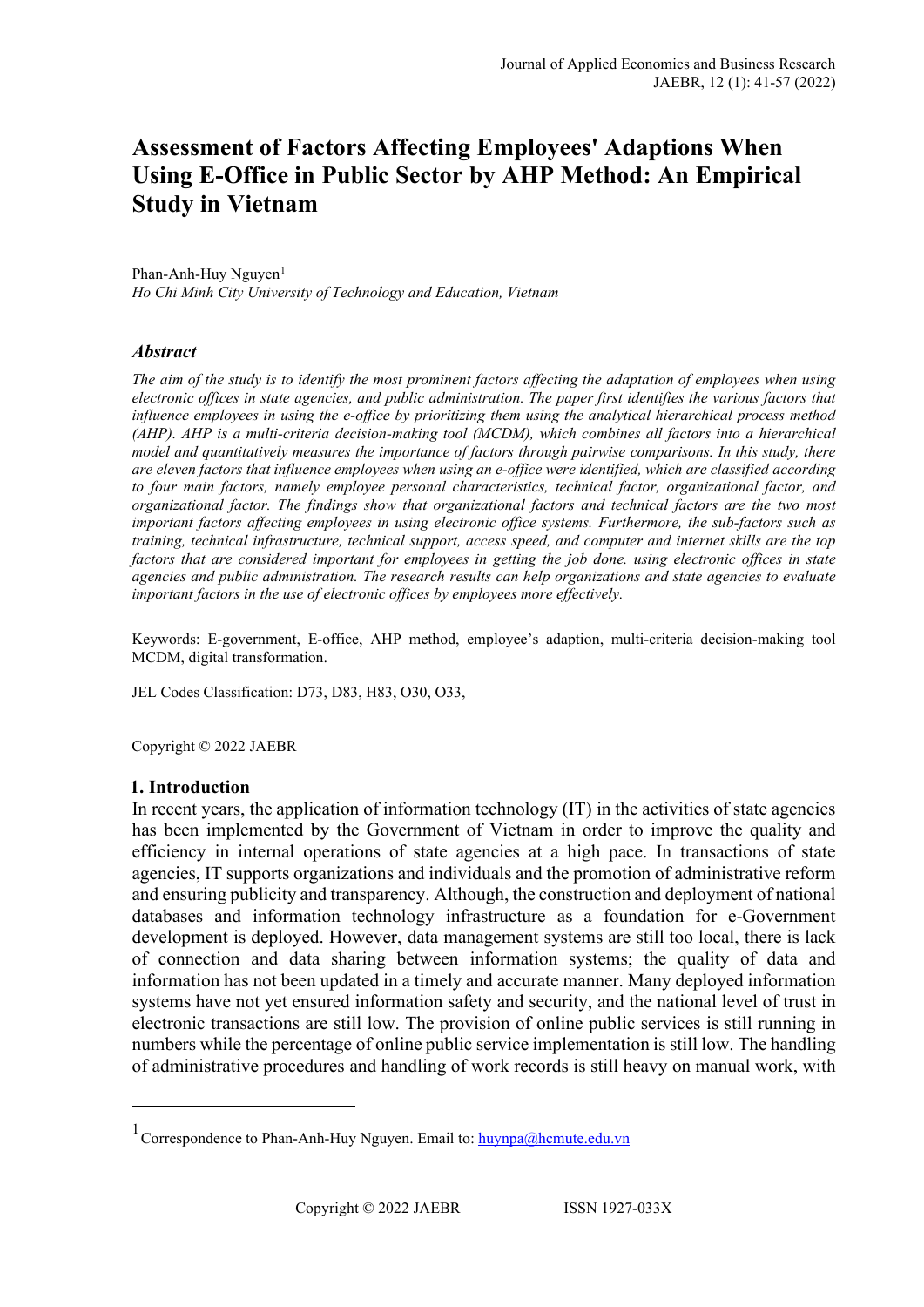many papers. There are still barriers in the investment mechanism of information technology application, making it difficult for businesses to implement investment projects.

The main cause of the above problem is that many levels and sectors have not yet determined specific roadmaps and tasks for implementation. Furthermore, there is a lack of connection between information technology application and administrative procedure reform. renewing ways and methods of working, especially in relations with people and businesses which has not fully promoted the role of the leader in directing the implementation. The platform for data integration and sharing between State administrative agencies as well as regulations on data integration and sharing mechanisms is missing. In particular, Vietnam still lacks a synchronous framework on building e-Government, lacks specific regulations on authentication of individuals and organizations in electronic transactions as well as legal regulations on documents. electronic storage, legal value of electronic documents in administrative and payment transactions.

Public employees have various challenges in using e-Government, e-office systems including administrative issues, technological challenges, infrastructure issues, lack of trust in computer applications, security concerns, and number division (Gupta et al., 2017). The adoption and dissemination of the electric office depends a lot on the integrated vision of the state employees in Information  $&$  Communication Technology (IT  $&$  ICT) and the willingness to accept the electronic office system. Once Government officials and employees accept the requirements of the electronic office system, it will be of great help for the comprehensive dissemination of the electronic office system (Gupta et al., 2017). Public employees need to understand the usefulness of IT and are required to be fully convinced of the need for an eoffice (Alshibly et al., 2016). The application of electronic office in state agencies may not be effective if it is not appreciated and accepted by state employees to use the system in their work activities. ICT has brought about revolutionary changes. However, the application of IT in administrative work in Vietnam is relatively new. The lack of awareness of the importance of computerization among the staffs and civil servants in state administrative agencies.

There are very few studies examining the factors affecting the adoption of e-Government, e-office by state administrative staff (Barua, 2012). These studies have mainly used many regression methods or structural equation models to examine the important factors affecting the adoption of e-Government, e-office. The beta coefficients obtained in multiple regression analysis can be expressed as relative weights of the factors, their values being obtained indirectly through testing (Gupta, KP, Bhaskar, P., & Singh, S, 2017). In addition, the measurement error of the independent and dependent variables, the prediction error can occur between the true and predicted values of the dependent variable (Shieh et al., 2014). On the other hand, there can be problems of collinearity between the independent variables. Therefore, these research methods cannot provide accurate information about these factors and their weights (Shied et at., 2014). Instead of these statistical techniques, a multi-criteria decisionmaking tool (MCDM) can be used to analyze the various factors and determine their rank according to their importance to the decision. apply e-office, because factor selection is an MCDM issue (Gupta, KP, Bhaskar, P., & Singh, S, 2017).

Currently, there is lack of research evaluating the factors affecting the adaptation of officials and employees in state administrative agencies when using electronic office in Vietnam. Therefore, this study by using multi-criteria decision-making (AHP) research method, tries to discover and determine the importance of factors affecting the adaptation of employees in the state administrative agencies in the use of electronic office systems.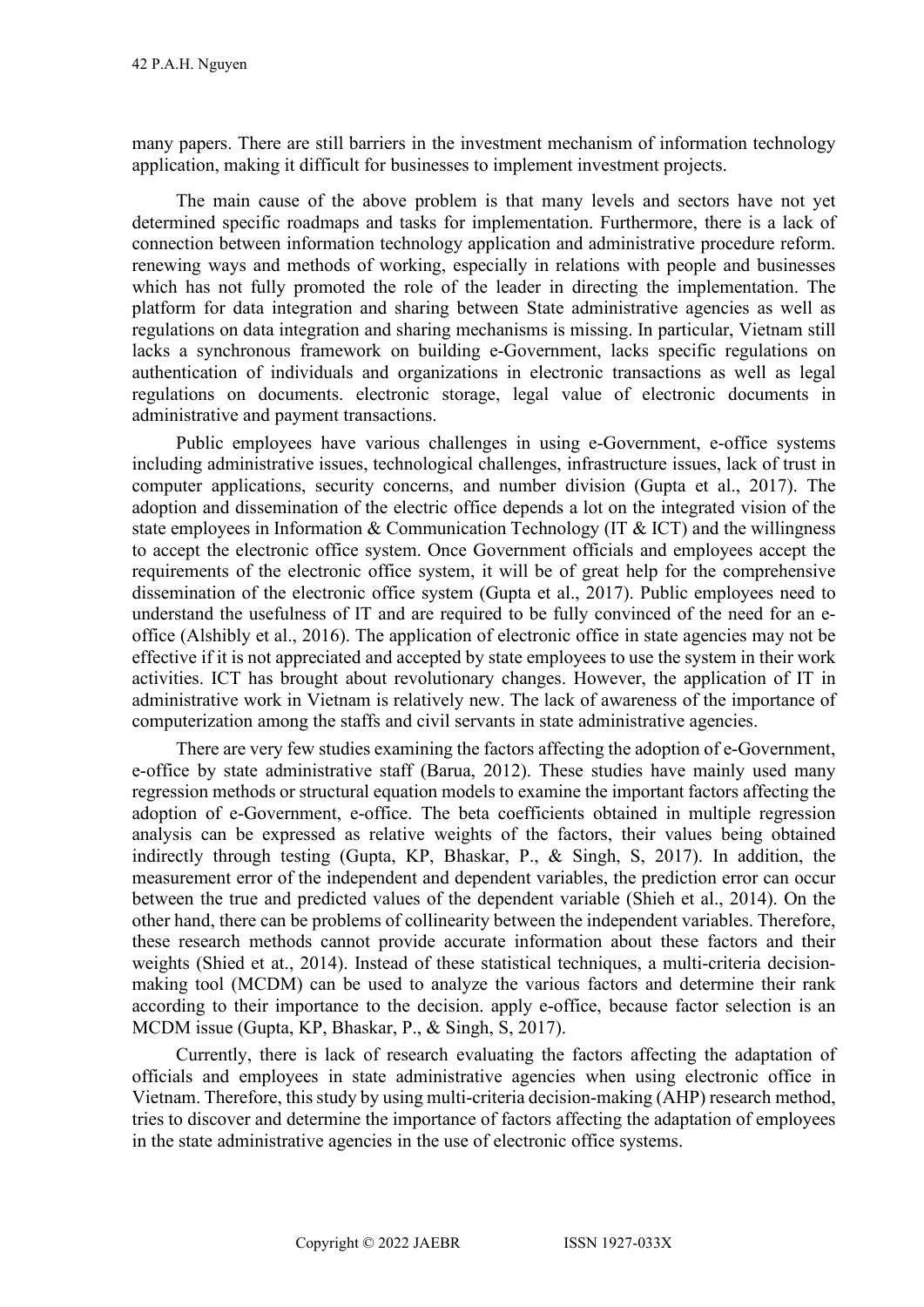The main objectives of this research are as follows:

- Determining factors affecting employees when using electronic office systems.
- Evaluate and rank the importance of factors affecting employees, officials and employees when using electronic offices through the AHP research model.
- Proposing recommendations to improve the adaptability of employees, officials and employees when using the electronic office system at State administrative agencies.

To the best of our knowledge, this research is first to determine the different factors affecting the adaptation of employees in Vietnam when using the electronic office on the basis of document review and then find importance factors using the AHP method. The AHP is a multi-criteria decision support tool (MCDM) that provides a framework for evaluation in a variety of criteria-based situations involving visual, rational, quantitative, and qualitative problems. The main uniqueness of AHP is its intrinsic ability to consider several conflicting factors (qualitative or quantitative) to make a decision, thereby providing a formal basis for solutions. Saaty, 1994; Chen and Hwang, 1992).

This study identifies the factors and their impact on the adaptation of employees, state officials and employees when using the electronic office system. Hence, it helps state administrative agencies to have appropriate initiatives or improvements to improve the application of the electronic office system in the most effective way.

# **2. Literature review**

According to the definition of the World Bank: E-Government is the systematic use of Information and Communication Technology (ICT) by government agencies to with citizens, businesses and social organizations, thereby improving the transactions of government agencies with citizens and organizations to enhance publicity, convenience, contribute to growth and reduce costs. Z Fang (2002) defines e-Government as a way for Government to make the most innovative use of information and communication technology, especially Internet-based web applications, to provide citizens and businesses have more convenient access to government information and services, to improve service quality and to create greater opportunities to participate in democratic institutions and processes.

According to Sawalha et al ((2019), governments have actively implemented e-services (e-offices) to better serve their citizens and communicate better with public administration. Therefore, administrative agencies actively use new digital technologies to increase work efficiency in the digital age.Al-Jamal and Abu-Shanab (2016) have defined the electronic office. is to use IT tools in the delivery of public sector services to citizens, businesses and other e-government agencies, to enhance government operations and service levels, and to achieve Engagement and connectivity governance will be a source of positive change in a country.

E-office is considered as a part of the application system of e-government, put into application at state administrative agencies, used by state employees for the purpose of helping the operation of the government. State administrative agencies perform work quickly, conveniently, with high efficiency, minimizing the traditional work steps before.

The Importance of the Electronic Office: E-office brings a centralized management system. When agencies and units apply the electronic office, all users in the same participating unit can decentralize and clearly assign each job or specific task. However, with the use of electronic office, leaders can remotely operate and manage work anytime, anywhere, capture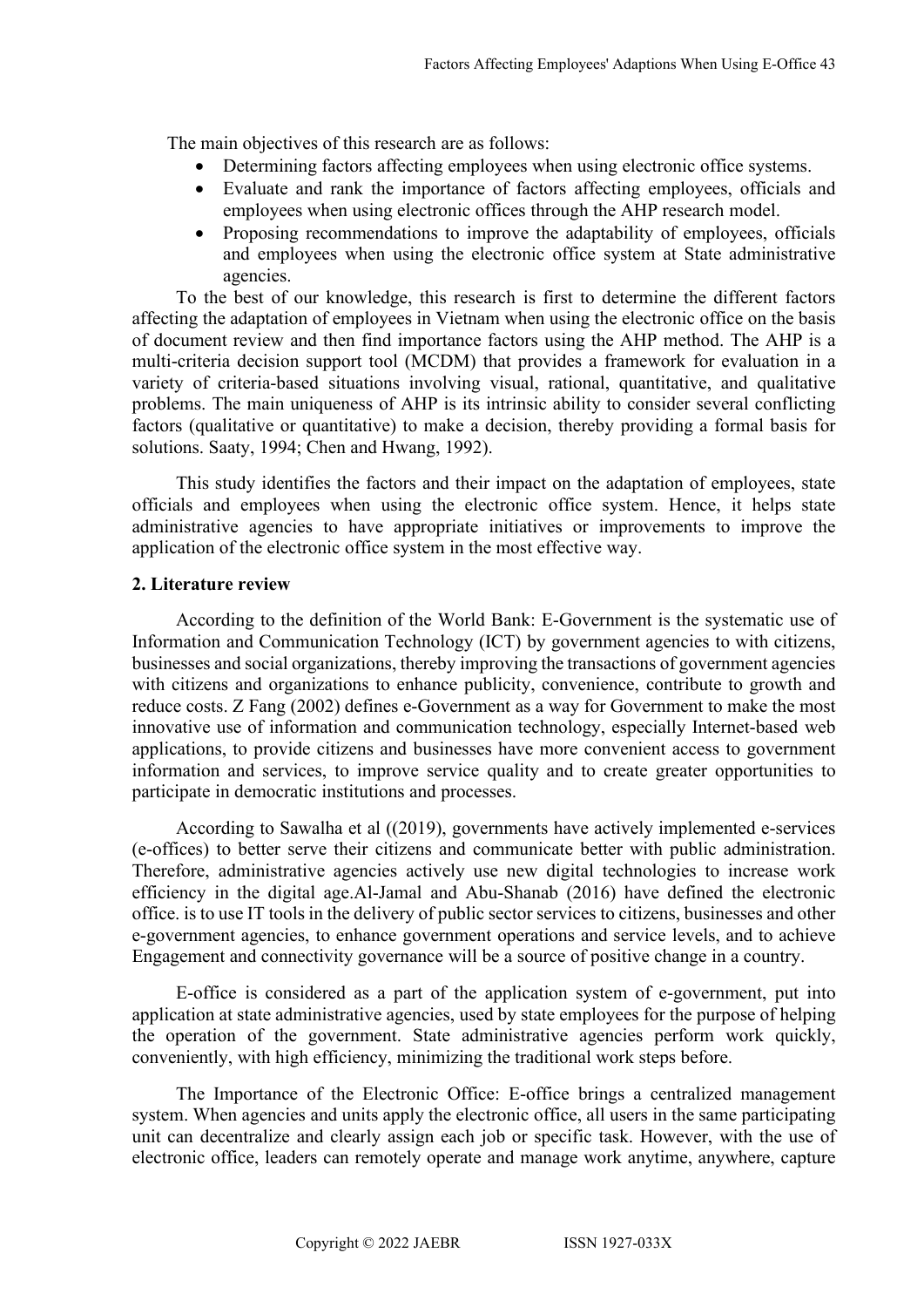and manage assigned work in a clear and transparent way. Besides, leaders also capture timely information and make accurate decisions. If the old traditional office is to manage people and documents through the system of records and books, in the electronic office all of these things have been digitized by the unlimited interaction of about 1 hour. way, time. With the electronic office system, issues such as jobs, records, tasks ... will be manipulated through just one login to the system. Here, everyone can easily exchange ideas, confidently discuss and share information in a full, fast and timely manner without having to go through any stressful meetings.

Some models that have been widely used by researchers to study e-government use are based on diffusion models of innovation and technology acceptance (Carter and Belanger, 2005). The researchers used a variety of models such as:

Technology Acceptance Model (TAM) has been used by many researchers especially information systems to gain a better understanding of IT adoption and its success in organizations (Carter and Belanger, 2005). TAM has proven to be a powerful framework for capturing user attention. The theoretical foundation for TAM is based on the Theory of Reasonable Action (TRA) of (Fishbein and Ajzen, 1975). As shown in Figure 2.1, TAM proposes that two specific beliefs are the main drivers for technology adoption: perceived usefulness (PU) ("the degree to which a person believes to use a particular system") may enhance their work connectivity") and perceived ease of use (PEU) (Davis, FD, Bagozzi, RP, & Warshaw, P. R, 1989).

Behavioral Intent (BI) is a measure of the strength of intention that connects a specified behavior. According to intent-based theories, user behavior and usage are influenced by intention to use IT (O. K. Lean, S. Zailani, T. Ramayah, and Y. Fernando, 2009). Two independent factors of TAM (PU and PEU) can explain users' initial attitudes towards technology adoption, but both of these factors also have limitations (Edward D. Conrad, 2009). These limitations lead to other studies that extend the TAM model and create a more comprehensive model. The Unified Model of Technology Acceptance and Use (UTAUT) has been (Venkatesh, Morris, Davis, & Davis, 2003), introduced as a model based on earlier models such as the Public Acceptance Model. Technology (TAM), Theory of Rational Action (TRA), Motivation Model, Theory of Behavioral Plans (TPB), Combined TAM-TPB, PC Usage Model, Innovation Diffusion Theory and Social Cognitive Theory (M Masrom, R Hussein, 2008). The most important elements of the models mentioned above have been selected to present a model that can be viewed as a new version of TAM (Louho, R., Kallioja, M., & Oittinen, P, 2006). AlAwadhi, S., & Morris, A. (2008) used the UTUAT model to identify the potential determinants of users' use of e-government services in a developing country. The factors Performance Expectations, Effort Expectations, Social Influence and Facilitation are significant in the adoption of e-government services in Kuwait. A regression analysis was performed to examine the influence of adaptive factors from the UTAUT model on the use of e-government services. The findings suggest that effort expectations and social influence determine behavioral intentions towards e-government. In addition, favorable conditions and behavioral intentions were found to determine use of e-government services in Qatar (Al-Shafi and Weerakkod, 2010). Performance, effort expectations, trust and social influence as factors affecting intention to use e-government services in Greece were studied (Voutinioti, 2013) using research methodology. quantitative research through the UTAUT model. Diffusion of innovation (DOI) theory was proposed and developed by a sociologist to describe how an innovation pervades a society (E. M. Rogers, 2003). This theory is very popular and it has been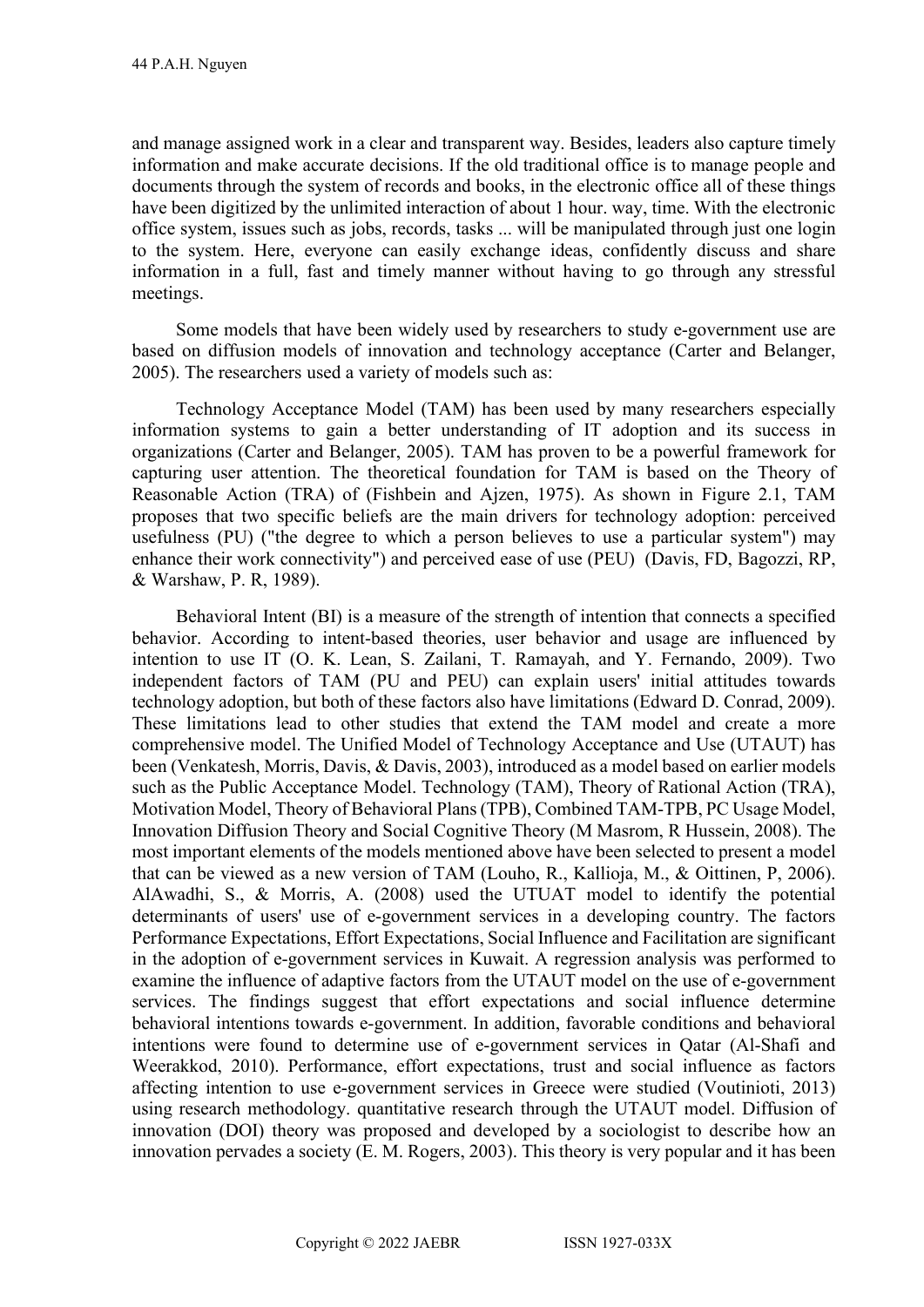widely used to explain the use of IT innovations in an organization or society. Theory of planned behavior (TPB) is one of the influential theories used in the study of human behavior (Hung et at. 2010). This theory was developed by Ajzen (1991) from the theory of reasoned action (TRA), which holds that people's actual actions are influenced by their intention to perform that behavior (Fishbein & Ajzen). , 1975) when adding the Behavior Control moderator. Vathanopha et at., (2006) applied the TAM model in their study on the application of egovernment to naval officers in the Ministry of Naval Finance, Thailand. Sahu & Gupta (2007) applied the TAM model to study the intentions of the employees of the Indian Special Consumption Department, the results have identified variables that are prioritized on the basis of their impact on intention. intend to use e-government. Sang (2010) also studied the impact of factors through the TAM and Trust model on the application of e-government by information officers in Cambodia. Regarding e-government, Singh & Punia (2011) also used the TAM model to study the intention to use e-procurement in the public sector of Uttarakhand, India. Gupta et al. (2008) applied the UTAUT model to study the use of e-government in a government organization under the Ministry of Environment and Forests of the Government of India. The study clearly shows that all constructs of the UTAUT model, i.e. performance expectations, effort expectations, social influence and favorable conditions have a positive effect on government employee behavior. for the adoption of e-government application systems. Since Covid-19 pandemic has critical impacts on business activities in recent years, there are several studies investigating the related factors and consequences. Solmaz (2020) reported the possible impact of coronavirus pandemic crisis in the short and long term in many social and technical science fields such as political science, economics, business, management and technology management. James Robinson and Navaneethakrishnan Kengatharan (2020) investigated the effect of Covid-19 on small and medium enterprises in Sri Landka which concluded that the resilience of the SMEs is greatly dependent on the concerted efforts of the government, SMEs operators and other policymakers. İbrahim and Yunus (2020) figured out the stock market response to Coronavirus (COVID-19) Pandemic and revealed that reveal that it causes decrease in prices in financial markets. Based on the literature reviews, the factors that may affect employees' use of the e-office are summarized. There are five main factors: employee information, technical factor, organizational factor, trust factor. For each main factor, there are sub-factors are described as follows:

Employee personal characteristics

- Age: Different ages of employees
- Gender: Social characteristics of women and men
- Education level: Different levels of education of employees
- Computer skills, internet: Knowledge about computers and internet of employees

Technical factors

• Access speed of electronic system: Speed of electronic office application system in the process of doing work

• Website layout of the system: Form, design, layout, presentation of the electronic office system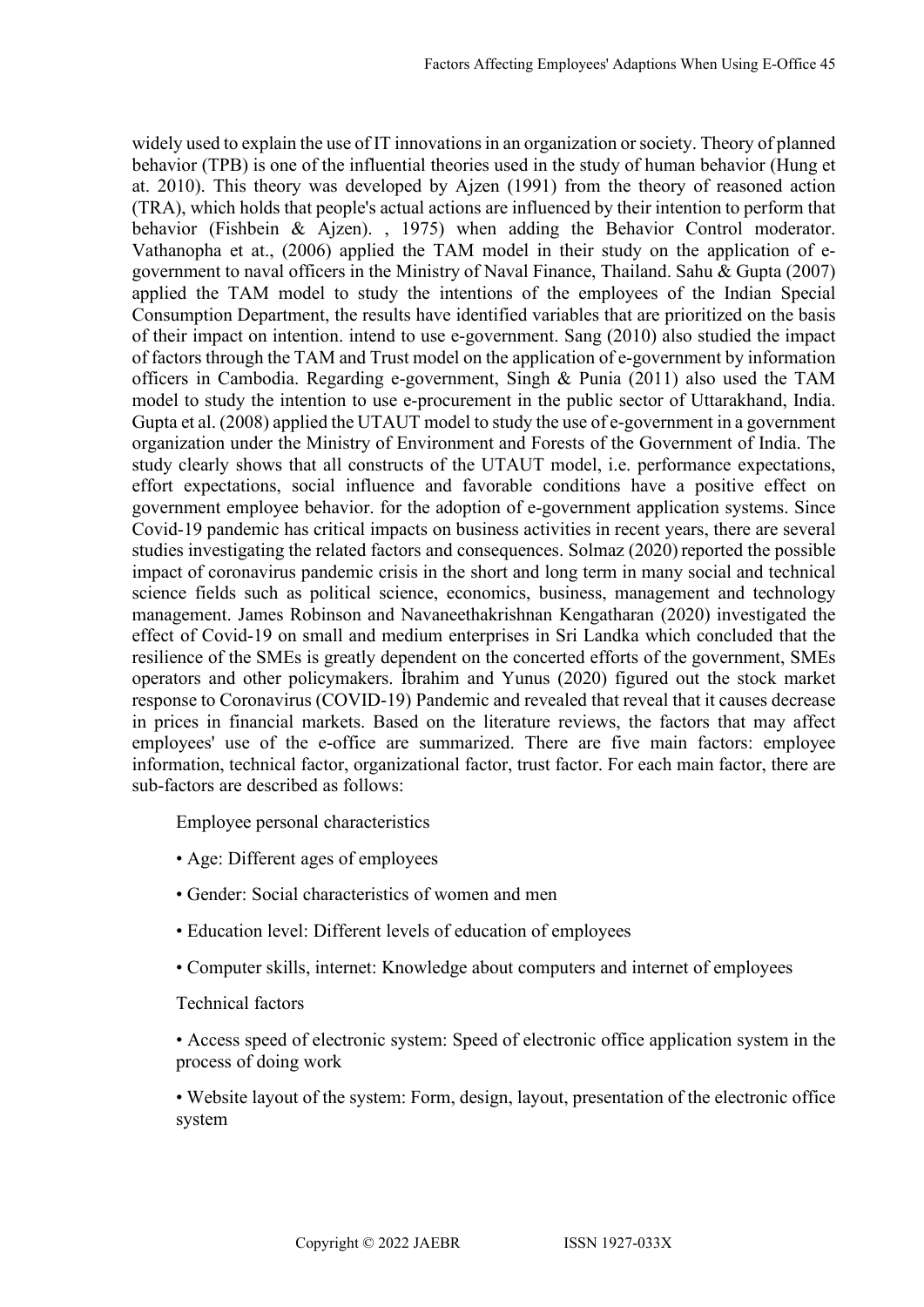• Technical infrastructure: Availability of computers, modems, power stabilizers, LAN...for smooth operation of the electronic office system.

# Organizational factors

• Training: Training for employees on the use of electronic offices is organized by state centers.

• Technical support: Technical support for employees in case of technical problems during the performance of tasks.

# Trust factors

• Trust in data management and storage: Trust in the management and data storage of the electronic office system.

• Trust in technical infrastructure: Trust in the facilities and equipment applied in the electronic office system such as computers, networks

# **3. Data and methods**

# **3.1 Data description**

The collected dataset has pairs-wise comparisons of factors and dependencies collected from experts, leaders, managers in institutions of state administration agencies. The nine-point scale (Saaty, 1980) was used to provide similarity scores for comparison pairs between different criteria. In this study, there are 12 interviewees who are leaders, senior employees working in different state agencies in Vietnam were contacted to give their opinions on the importance of all factors affecting the adaptation of employees when using the electronic office system. All of the experts have more than 10 years of working experience in state administrative agencies and at least 3 years have used the electronic office system. death. The questionnaire includes all factors and sub-factors was designed to collect paired comparative judgment from all experts on the nine-point Saaty scale. While interviewing the experts, explanations of all factors and sub-factors were shared with respondents.

# **3.2 AHP Method**

AHP is an MCDM technique commonly used to make decisions in situations with multiple criteria and factors (Saaty, 1980). Based on pairwise comparison, AHP can be described with 3 main principles: analysis, evaluation and synthesis.

A hierarchical structure diagram starts with the goal, which is analyzed through the major criteria and the component criteria, the final level usually includes possible alternatives. The evaluation process uses a pairwise comparison matrix with a 9-point scale, determines the weights based on the eigenvectors corresponding to the largest eigenvalues, and then checks the consistency coefficient. Finally, all the weights will be summed up to make the best decision. The process of analyzing and determining weights according to the AHP model is described in detail in the references (Saaty, 1980; 1994; 1995; Saaty and Vargas, 1994).

The proper hierarchy of the AHP model includes goals, elements, sub-elements, and alternatives. The study prioritized factors affecting e-office usage, so there were no decision alternatives within the AHP hierarchy. As shown in Figure 3.1, Objectives are placed at the first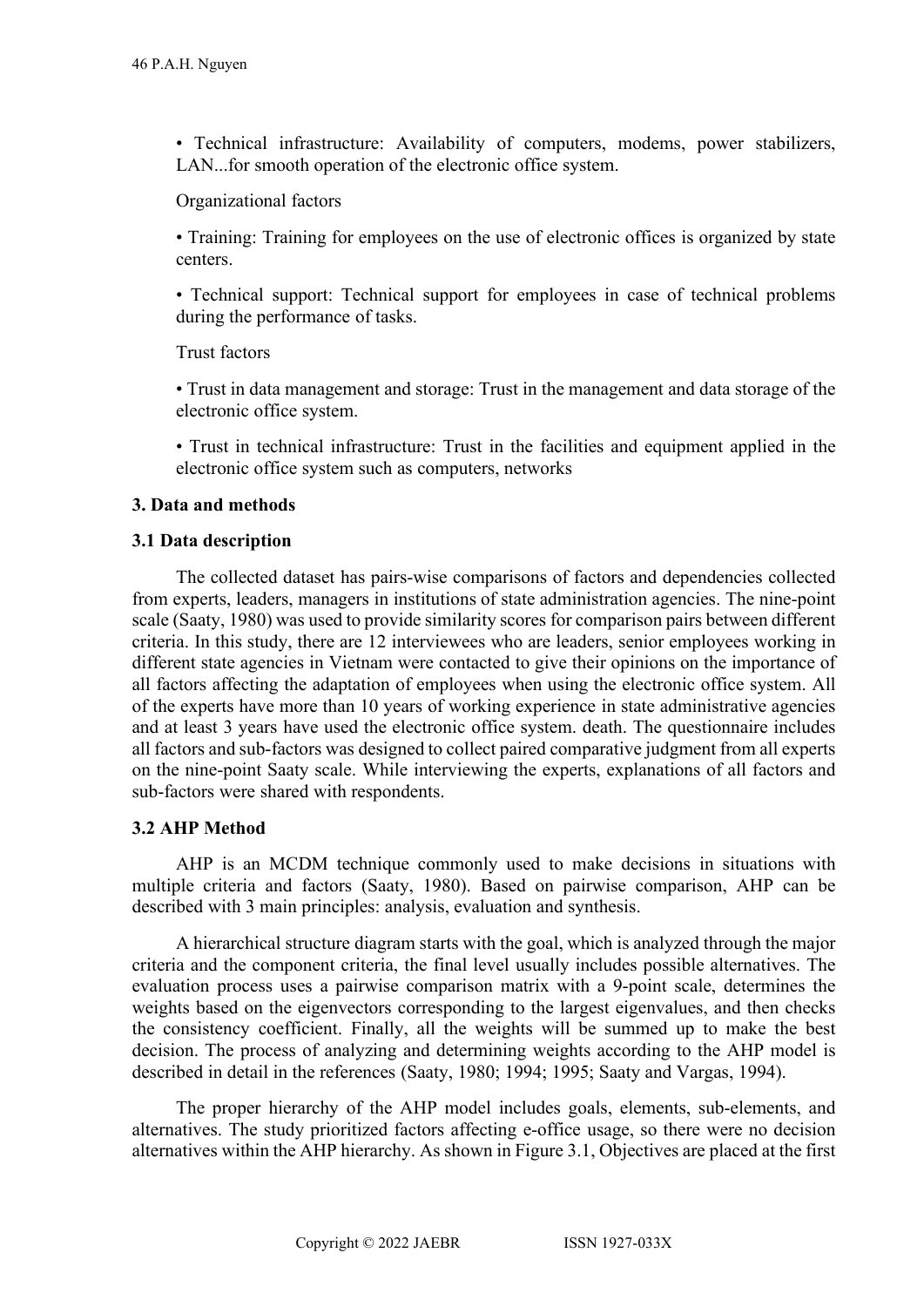level (level 1) of the hierarchy model, then Level 2 is composed of the main elements and Level 3 is the sub-elements, These factors may affect the adaptation of government employees when using the electronic office system. In this study, the author inherits the AHP criteria model of Gupta et al (2017).



**Figure 1. AHP framework with main criteria and sub-criteria**

# **3.2.1 Determine the normalized weight according to the following steps**

Firstly, a pairwise comparison matrix for the main and sub-criteria are constructed. The pairwise comparisons are made according to linguistic assessments which show how dominant one element is over another. These judgments are then expressed as integer numbers. If the *ith* element governs the *jth* element, then the integer is entered in the *ith* row and the *jth* column of the comparison and reciprocal matrix is entered in the *jth* row and *ith* column of the matrix. If the elements to be compared are equal, then 1 is assigned to both positions. Therefore, each comparison matrix  $C \square \square \square cij \square$  is a square matrix of order n (n = number of elements compared), with inverse components

$$
c_{ij} = \frac{1}{c_{ji}}; i, j = 1, 2, \dots n
$$
\n(1)

### **3.2.2. Build integrated comparison matrices**

Responses collected from all experts on paired comparisons of different factors and subfactors were aggregated using the mean multiplied to obtain a composite judgment for each item. of the comparison matrix (Saaty, 1989; Forman and Peniwati, 1998). The aggregate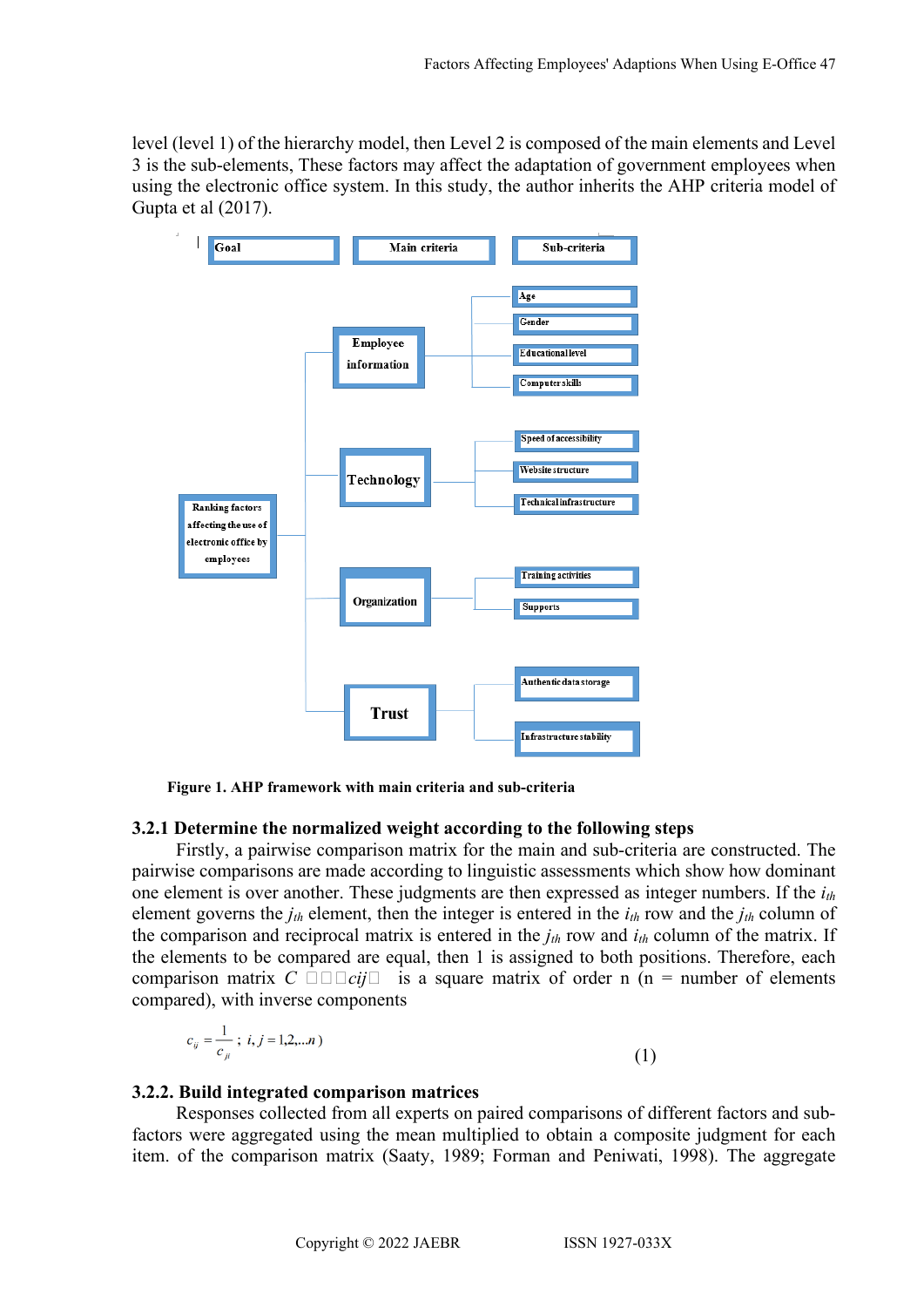comparison matrix A for a particular attribute is constructed as  $A = [ai]$  with aij is the medium value value of the learning of the N decision makers.

$$
a_{ij} = \left(\prod_{i=1}^{N} c_{ij}\right)^{1/N} \tag{2}
$$

### **3.2.3. Calculate the priority weights of each major and minor factor**

To calculate priority weights, a normalized N matrix is built for each factor and subfactor. Corresponding to the comparison matrix A, the normalized matrix N is built as follows:

$$
N = [n_i], \text{ where } n_{ij} = \frac{a_{ij}}{\sum_{i=1}^{n} a_{ij}} \tag{3}
$$

The priority weights corresponding to all factors are calculated by averaging the elements of each row of N. The preference vector  $W = [wi]$  is a column matrix.

$$
w_i = \frac{\sum_{j=1}^n n_{ij}}{n} \tag{4}
$$

Check the consistency of each comparison matrix to validate the results:

Some people are often inconsistent in their answers to questions, and therefore it is important to calculate the consistency of comparison matrices to check the validity of preference vectors. counted. Consistency ratio (CR) is used to measure consistency in pairwise comparison.

In AHP approach, a matrix A is said to be consistent if:

$$
AW = nW \tag{5}
$$

Formula (4) is the expression of the eigen values of matrix A. It is assumed that the maximum eigenvalue λmax is greater than or equal to n (Saaty, 1980). The closer λmax is to n, the more consistent the matrix A will be. The following steps are taken to calculate the CR (consistency ratio) value corresponding to the comparison matrix A to check its consistency.

Calculate max by solving the following equation:

$$
AW = \lambda_{\text{max}} W \tag{6}
$$

Calculate the consistency ratio (CR) using the following formula:

$$
CR = \frac{CI}{RI} \tag{7}
$$

Where CI is the consistency index given by the following formula: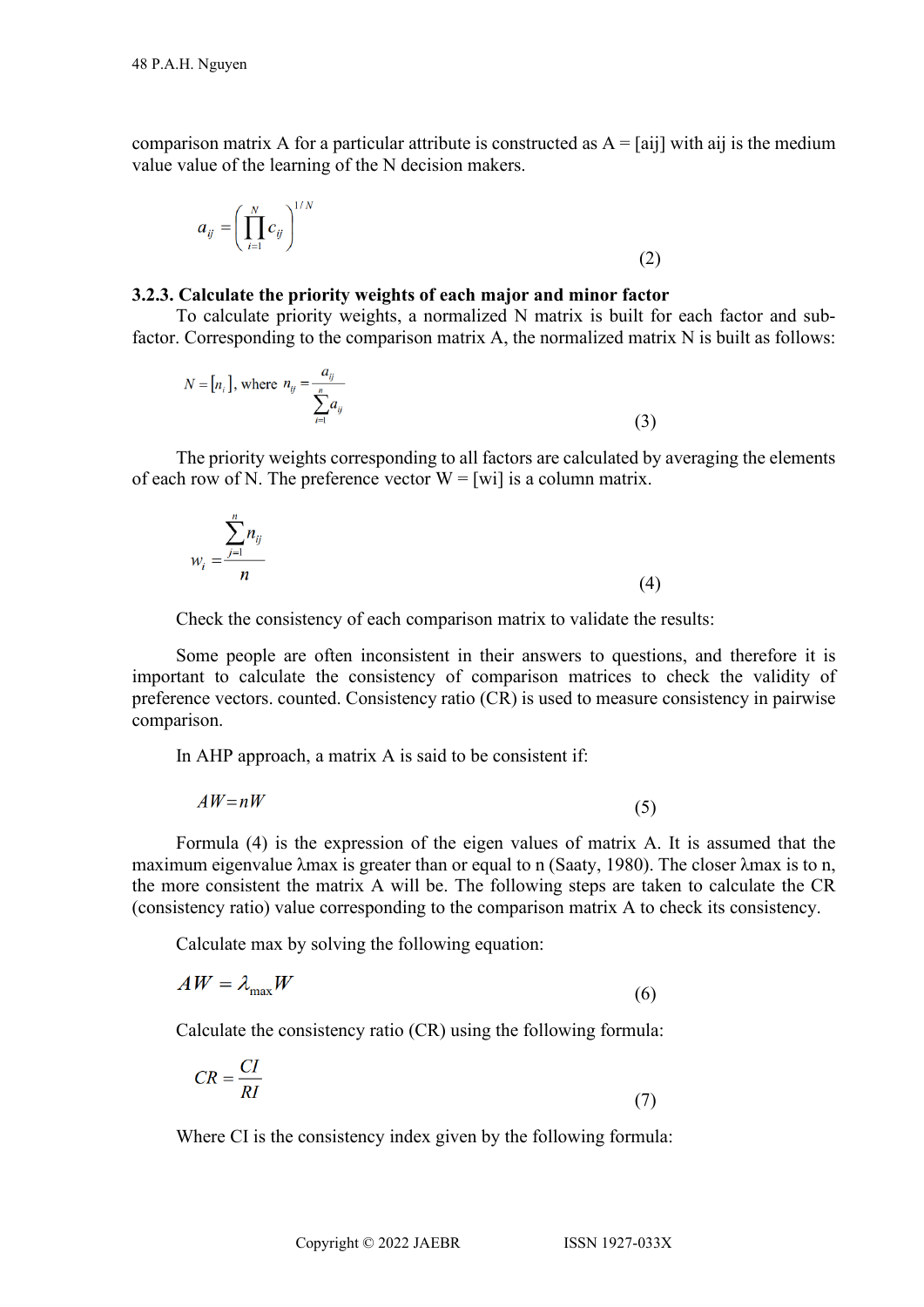$$
CI = \frac{\lambda_{\text{max}} - n}{n - 1} \tag{8}
$$

RI is a random index which is proposed by Saaty. The number of different criteria (n) corresponds to different values of RI (table 1).

**Table 1: Random Index Table (Saaty, 1980)**

| n 1 2 3 4 5 6 7 8 9 10 11 12 13                               |  |  |  |  |  |  |  |
|---------------------------------------------------------------|--|--|--|--|--|--|--|
| RI 0 0 0.58 0.90 1.12 1.24 1.32 1.41 1.45 1.49 1.51 1.58 1.56 |  |  |  |  |  |  |  |

#### **4. Results**

The data were collected from the respondents base on wise pairwise comparisons of different primary and secondary factors that were aggregated using the average method according to formula (3). Table 4.1to 4.5 shows the comparison matrices, weights, and consistency checks for all major and minor factors of the hierarchical model. It can be seen from tables 4.1 to 4.5 that all CR values are less than the threshold value 0.10, which indicates that the comparison matrices are consistent, so the weights (priority) have may be accepted.

It can be seen from Table 2 that among the four main factors, organizational factors (W  $= 0.45503$ ) which occupy the highest rank, followed by technical factors (W  $= 0.35534$ ), personal characteristics (W = 0.35534). 0.11195) and belief (W = 0.07767). These findings imply that organizational factors are the strongest influencing factors for employees when using electronic office systems in government agencies. The local public administration needs to provide more training and technical assistance to employees to improve the adoption of the eoffice by employees. An employee with basic training will feel more comfortable and confident when working with online applications, then will feel the ease and convenience of using the electronic office system. Similarly, if an employee always receives technical support in case of any technical problems, the fear of work-related risks during the use of electronic systems will be reduced and replaced. in which is the peace of mind to operate and use the system in an electronic office environment.

Technical factors are considered the second most important factor affecting the use of electronic office systems by employees. The techniques of the electronic office system application play an important role in affecting the employee's work efficiency when using the electronic office system. If an employee, when working through the electronic office system application, encounters technical difficulties, they may be worried and frustrated then they will not feel secure when using the electronic office system. leading to the result of the work will also not be highly effective.

Personal characteristics were found to be the third most important factor that can influence employee use of electronic office systems. Compared with organizational factors and technical factors, personal characteristics have shown a relatively lower importance in the employee's job performance when using the electronic office system. Different employees exhibit different behaviors when they use the electronic office system, and the individual characteristics of the employees are not significantly affected when they use the electronic office system.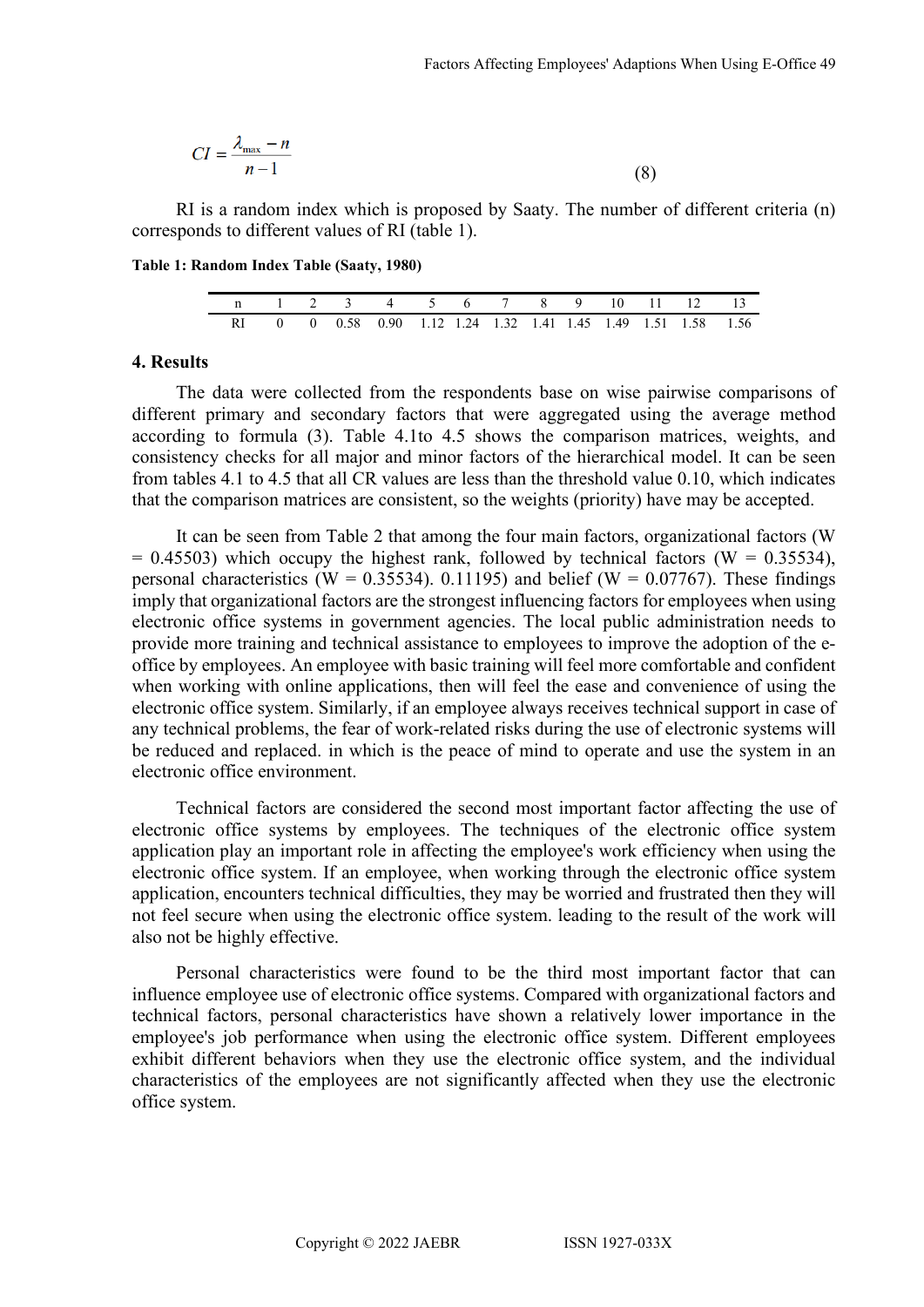Trust is considered the least important factor affecting employees when they use the electronic office system. The lower influence of trust compared to the rest of the factors in the present study can be attributed to the fact that management system data and non-work-related personal information during using the electronic office system; they do not perceive any risk associated with the work they do. Therefore, employees do not worry much about the reliability of the applications in the electronic office systems because their personal risk is not related to the use of such systems.

The findings in the present study also have some points of agreement with the study of Gupta, K. P., Bhaskar, P., & Singh, S. (2017). That study done in India also showed that organizational factor is the strongest influence on e-government adoption, followed by technical factor. However, there are also differences in studies, research in India shows that beliefs have a greater influence on individual characteristics, it is the opposite of this current study that individual characteristics have a greater influence on individual characteristics. stronger influence than belief.

|                         | Employee<br>information | Technology | Organization | Trust | Weights<br>(W) | Checking<br>consistency |
|-------------------------|-------------------------|------------|--------------|-------|----------------|-------------------------|
| Employee<br>information | 1.00                    | 0.22       | 0.20         | 2.22  | 0.11195        | $\lambda$ max = 4.11818 |
| Technology              | 4.46                    | 1.00       | 0.65         | 4.41  | 0.35534        | $CI = 0.03939$          |
| Organization            | 5.00                    | 1.55       | 1.00         | 4.37  | 0.45503        | $RI = 0.9$              |
| Trust                   | 0.45                    | 0.23       | 0.23         | 1.00  | 0.07767        | $CR = 0.04377 \le 0.10$ |

### **Table 2. Analysis of main factors**

In the sub-factors of organizational factors (see Table 3), weighted training  $(W = 0.73823)$ was considered more important than technical support ( $W = 0.26177$ ). This indicates that initial training can provide the necessary technical skills for employees to use applications in the eoffice system and to deal with issues related to the use of electronic office systems. system use. Therefore, if they receive technical support in the process of using the electronic office system, it may not be too important for them because they can feel that they are basically equipped. knowledge to be able to handle technical problems on their own.

|                      | Training | Technical<br>support | Weight (W) | Consistency                           |
|----------------------|----------|----------------------|------------|---------------------------------------|
| Training             | 1.00     | 2.82                 | 0.73823    | $\lambda$ max = 2.000<br>$CI = 0.000$ |
| Technical<br>support | 0.35     | 1.00                 | 0.26177    | $RI = 0.0$<br>$CR = 0.00 < 0.10$      |

Among the sub-factors of technical factors (see table 4), the technical infrastructure factor has a weight ( $W = 0.54604$ ) is considered the most important sub-factor, followed by the speed of access. access (W =  $0.34010$ ) and finally the layout element of the web page (W =  $0.11386$ ). Availability of necessary infrastructure such as UPS (charged), power stabilizer, computer, printer, network, etc., is very important for employees working on office system application electronics room. If the necessary infrastructure is not available, it can cause discomfort for employees while working, which is affected when there is a problem with technical infrastructure. For example, in the event of a power outage while working, if the UPS is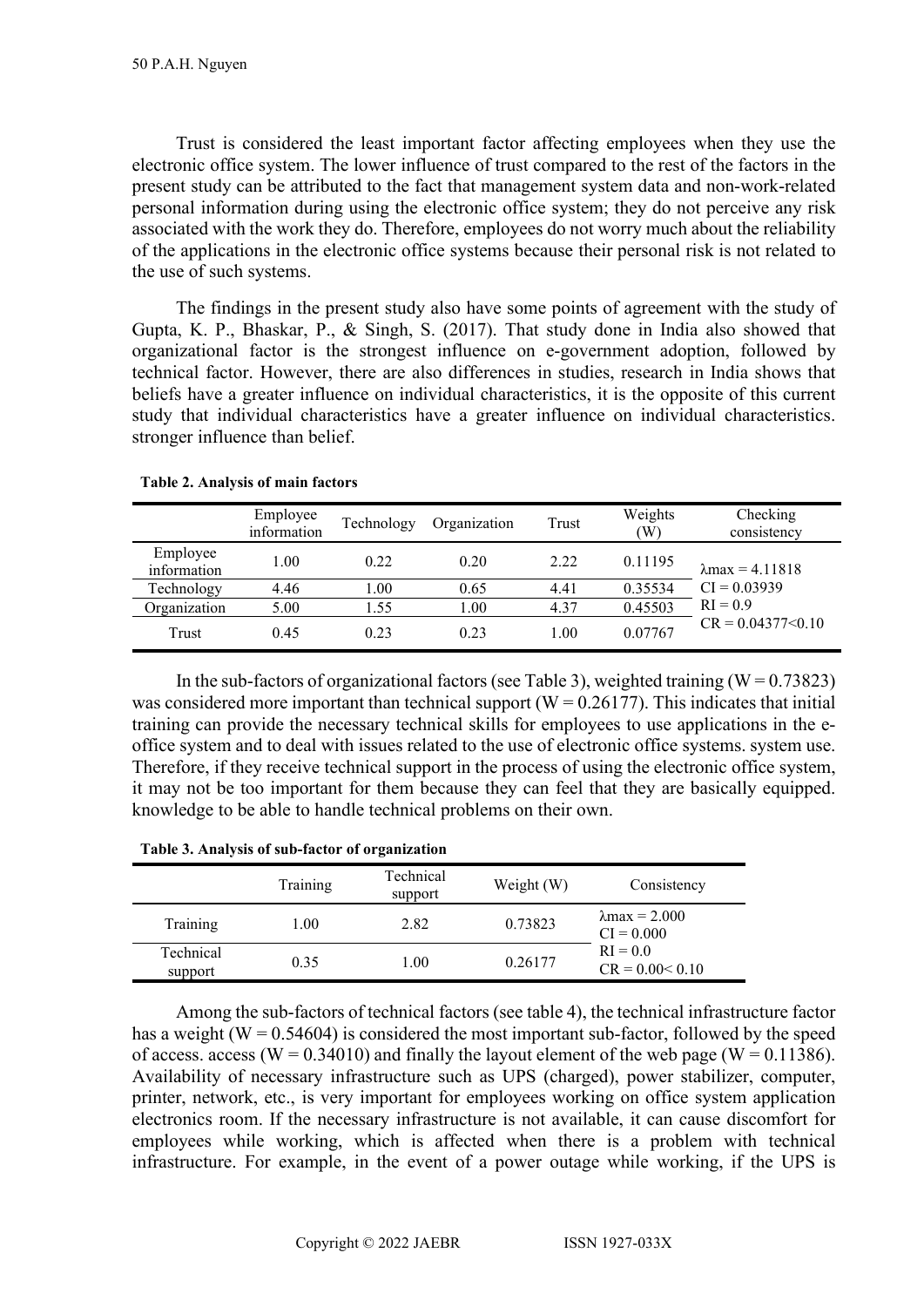unavailable or not working properly, it may cause data loss. Such cases can cause discomfort for employees, affecting the work performance of employees in particular and state agencies in general. Similarly, the slow access speed of applications and websites in the electronic office's system can delay transactions, slow processing of work, leading to a waste of time in the implementation process. work duties.

|                             | Access speed | Website<br>structure | Technical<br>infrastructure | Weight<br>(W) | Consistency                  |
|-----------------------------|--------------|----------------------|-----------------------------|---------------|------------------------------|
| Access speed                | 0.01         | 4.12                 | 0.45                        | 0.34010       | $\lambda$ max = 3.0924       |
| Website<br>structure        | 0.24         | l.00                 | 0.27                        | 0.11386       | $CI = 0.0462$<br>$RI = 0.58$ |
| Technical<br>infrastructure | 2.21         | 3.68                 | $1.00\,$                    | 0.54604       | $CR = 0.0797 < 0.10$         |

### **Table 4. Analysis of sub-factors of technical factor**

Table 5 shows the weighted analysis of the sub-factors of the employee's personal characteristics. Findings calculations indicate that employees' computer/Internet skills are weighted ( $W = 0.55053$ ) as the most important secondary factor, followed by education level  $(W = 0.28634)$ , age  $(W = 0.11156)$  and gender  $(W = 0.05157)$ . Computer and Internet proficient employees are more comfortable working with electronic office system applications than those who lack computer and Internet knowledge. Education level is the next important factor, when highly qualified employees use the electronic office system more convenient and faster than unqualified employees, but this effect is not large because the application Using the electronic office system is not too difficult a system and requires a highly qualified staff to use.

Age also plays an important role in employees' use of electronic office systems. However, the degree of influence is lower than that of computer skills and qualifications. When using an electronic office system, older employees often have slower processing of system applications than younger employees, but it does not affect work efficiency when using an electronic office. Employee gender carries much lower weight than other factors. This implies that employees regardless of male or female, if they have the necessary technical skills to use computers and the Internet, then they will be more likely to make good use of the electronic office system.

| Table 9. Thiatysis of sub-factors of employee personal enaracteristics |      |        |                      |                   |           |                              |
|------------------------------------------------------------------------|------|--------|----------------------|-------------------|-----------|------------------------------|
|                                                                        | Age  | Gender | Educational<br>level | Computer<br>skill | Weight(W) | Consistency                  |
| Age                                                                    | 1.00 | 3.47   | 0.25                 | 0.17              | 0.11156   |                              |
| Gender                                                                 | 0.29 | 1.00   | 0.17                 | 0.14              | 0.05157   | $\lambda$ max = 4.20328      |
| Educational<br>level                                                   | 4.06 | 6.01   | 1.00                 | 0.35              | 0.28634   | $CI = 0.06776$<br>$RI = 0.9$ |
| Computer<br>skill                                                      | 5.89 | 7.10   | 2.88                 | 1.00              | 0.55053   | $CR = 0.07529 \le 0.10$      |

| Table 5. Analysis of sub-factors of employee personal characteristics |  |  |
|-----------------------------------------------------------------------|--|--|
|-----------------------------------------------------------------------|--|--|

Of the two sub-factors of trust (see table 6), it can be found that trust in technical infrastructure ( $W = 0.54347$ ) is more important than trust in data storage and management  $(W = 0.45653)$ . This may be because the employees perceive that the operating conditions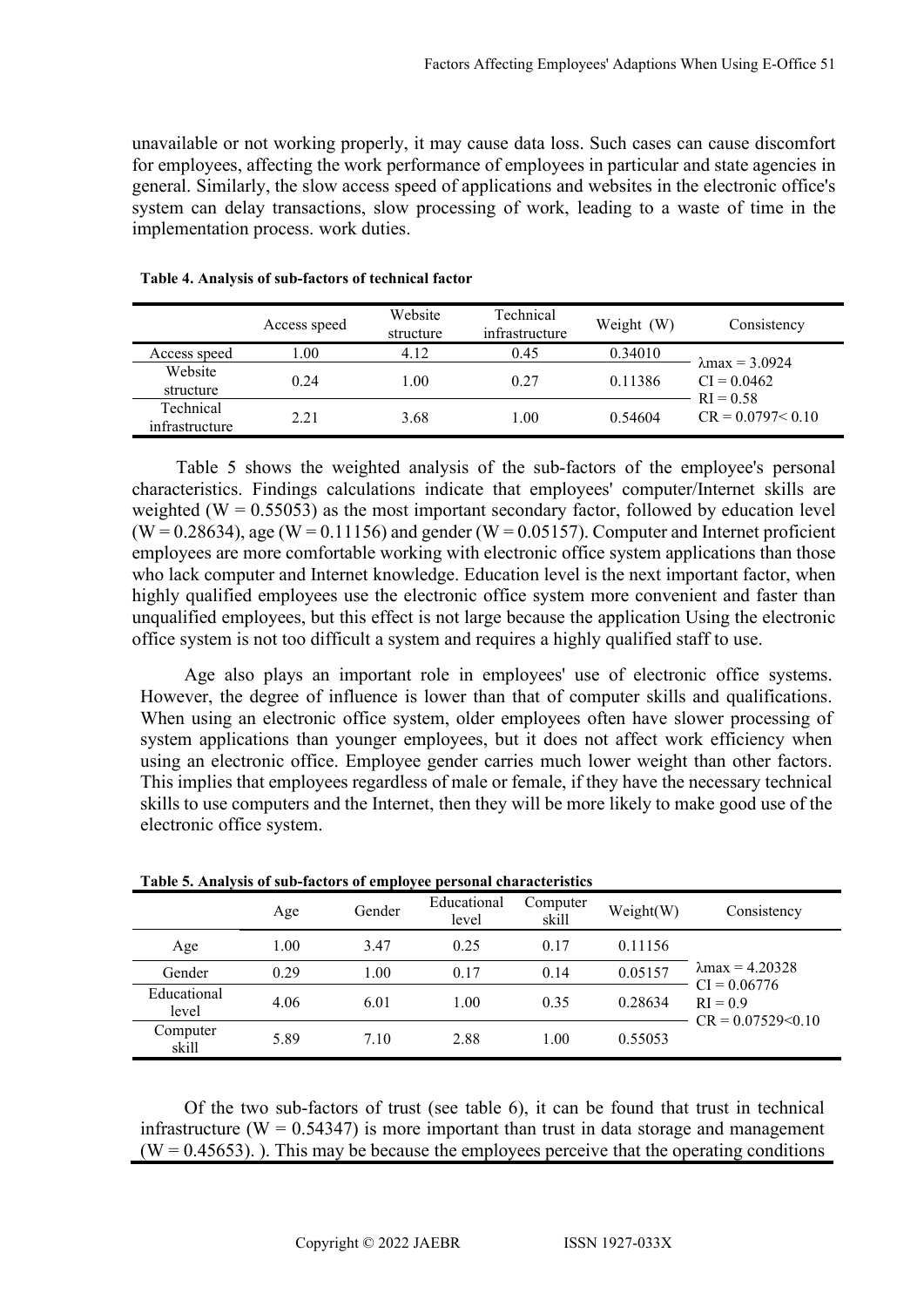of the technical infrastructure including computers, printers, UPS, network, etc. are important in the process of using the office system. electronic. Meanwhile, the level of trust in data storage and management is not important to them, because data management and storage has no problem or data loss. to individuals as well as their adaptation in using electronic office systems.

| THERE OF THIS CHOOL CHO SUB THOUGHT OF IT WAS |                                            |                                      |            |                                                     |
|-----------------------------------------------|--------------------------------------------|--------------------------------------|------------|-----------------------------------------------------|
|                                               | Trust in data<br>storage and<br>management | Trust in technical<br>infrastructure | Weight (W) | Consistency                                         |
| Trust in data<br>storage and<br>management    | 1.00                                       | 0.84                                 | 0.45653    | $\lambda$ max = 2.000<br>$CI = 0.000$<br>$RI = 0.0$ |
| Trust in technical<br>infrastructure          | 1.19                                       | 1.00                                 | 0.54347    | $CR = 0.00 < 0.10$                                  |

# **Table 6: Analysis of the sub-factors of trust**

Table 7 shows the weight and rank of 11 sub-factors affecting the use of electronic office system by employees in state administrative agencies.

| Criteria                          | Global<br>weights | <b>Rankings</b> |
|-----------------------------------|-------------------|-----------------|
| Training                          | 0.3359            | 1               |
| Technical infrastructure          | 0.1940            | 2               |
| Access speed                      | 0.1209            | 3               |
| Technical support                 | 0.1191            | 4               |
| Computer skill                    | 0.0616            | 5               |
| Trust in technical infrastructure | 0.0422            | 6               |
| Website structure                 | 0.0405            | 7               |
| Trust in data management          | 0.0355            | 8               |
| <b>Educational</b> level          | 0.0321            | 9               |
| Age                               | 0.0125            | 10              |
| Gender                            | 0.0058            | 11              |

#### **Table 7: Weights and rankings**

It can be observed from Table 4.6 that the factors of training, technical infrastructure, technical support, access speed and computer/Internet skills are the top 5 sub-factors that are considered important for the use of the electronic office system by employees in state administrative agencies. Therefore, state administrative agencies should focus on these factors to enhance the adaptation of employees to the use of the electronic office system.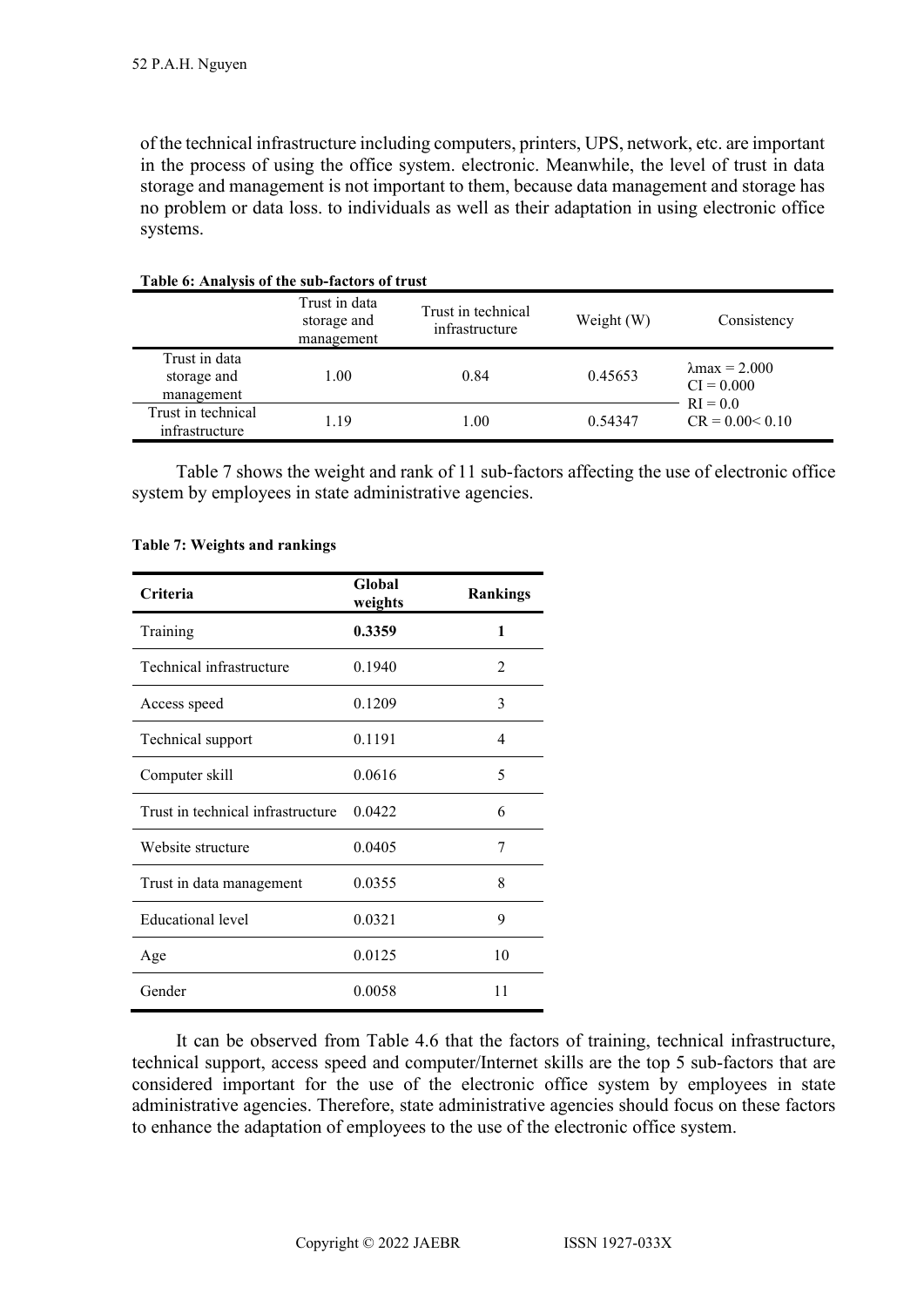### **5. Discussion**

### **5.1 Theoretical implications**

This study represents a worthwhile approach by examining the factors that leaders and experts consider important to the use of electronic office systems. The analysis of the relative priorities of these factors by AHP shows the emphasis weights on each factor. This approach is different from previous studies on the adoption of e-government by researchers, who used multiple regression methods or structural equation models to examine the importance of egovernment. Although the beta coefficients obtained in multiple regression analysis can be expressed as relative weights of the factors, their values are obtained indirectly through testing. In addition, due to the measurement error of the independent and dependent variables, the prediction error may occur between the actual and predicted values of the dependent variables. Furthermore, there can be problems of collinearity between the independent variables. Therefore, these methods cannot provide accurate information about these factors and their weights (Shieh, 2014).

Although previous studies by many scholars have addressed the application of egovernment using various theoretical models, the effectiveness of this study lies on including factors that are more relevant to staffs.

### **5.2 Practical implications**

In summary, the findings in this study suggest that the state administrative agencies in Vietnam should take initiatives to enhance the adaptation of their staff in the use of electronic office system. Agencies should implement adequate training for their employees to strengthen their technical skills so that they can use the electronic office system with confidence and comfort. Technical infrastructure related to electronic office systems such as computers, UPS, power stabilizers, networks, etc., should be fully equipped to ensure the best conditions for using the office system. electronic. It is necessary to pay attention to the fast access speed of the system to ensure the speed and timeliness while performing the work. In addition, regularly train a team including technical staff who are always on duty in departments of agencies to be able to provide technical support to employees in time when there is a problem in using electronic office.

#### **6. Conclusions**

The use of information technology applications has become an integral part of governance in many countries. Vietnam have used the electronic office system as an application to develop information technology in administrative management in state administrative agencies. However, the state administrative agencies have not studied and evaluated the factors affecting the use of the electronic office system by employees. The present study tried to evaluate the different factors affecting employees when using the e-office and tried to prioritize them through the AHP. Priority is very important in determining the relative importance of factors affecting employee adaptation to be able to successfully use the electronic office system of employees in the administrative agency. state itself. Organizational factors have emerged and are considered the most important factor to improve the use of electronic office system by employees in state administrative agencies in Vietnam. Next are technical factors, employee personal characteristics, and trust. The results of this paper can support by giving implications to the policymakers in deploying e-office services. In the future, it is possible to build a more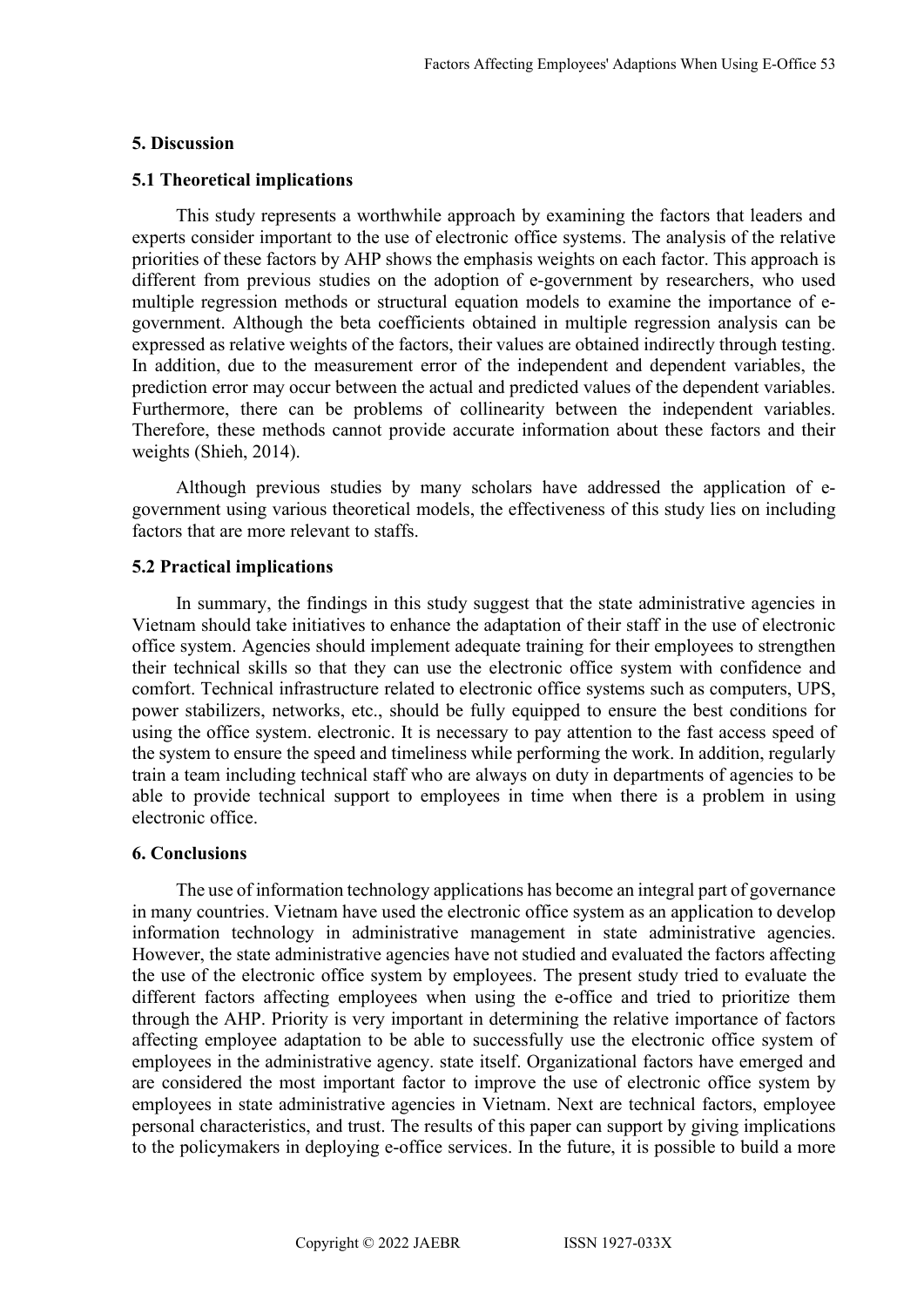complete element hierarchy for research because of the application of information technology, using the electronic office system is still developing in Vietnam. In addition, the factors affecting employees when using the electronic office system can change continuously.

### **Acknowledgments**

This research is supported by Ho Chi Minh City University of Technology and Education, Vietnam.

# **References**

- Ajzen I. 1991. The theory of planned behavior. *Organizational Behavior and Human Decision Processes* 50:2, 179-211.
- Al-Awadhi S., Morris A. 2008. The Use of the UTAUT Model in the Adoption of Egovernment Services in Kuwait. In Proceedings of The 41st IEEE Annual Hawaii International Conference on System Sciences 219-219.
- Al-Jamal M., Abu-Shanab E. 2015. Privacy policy of e-government website and the effect on users' privacy. *The 7th International Conference on Information Technology*, Amman, Jordan, 12:14, 338–344.
- Al Riyami F., Ashrafi R. 2016. Factors impacting social media adoption in public sector organizations: Case of Oman. I*nternational Journal of Computing & Information Sciences* 12:2, 167.
- Alshibly H., Chiong R., Bao Y. 2016. Investigating the critical success factors for implementing electronic document management systems in governments: evidence from Jordan. *Information Systems Management* 33:4, 287-301.
- Barua M. 2012. E-Governance adoption in government organization of India, International *Journal of Managing Public Sector Information and Communication Technologies* 3:1,  $1-20.$
- Carter L., Bélanger F. 2005. The utilization of e‐government services: citizen trust, innovation and acceptance factors. *Information Systems Journal* 15:1, 5-25.
- Chen S.J., Hwang C.L. 1992. *Fuzzy Multiple Attribute Decision Making*, Springer, Berlin, Heidelberg.
- Choudrie J., Le H. 2004. Broadband development in South Korea: institutional and cultural factors. *European Journal of Information Systems* 13:2, 103-114.
- Conrad E.D. 2009. *Willingness to Use IT Innovations: A Hybrid Approach Employing Diffusion of Innovations And Technology Acceptance Models*. Southern Illinois University at Carbondale. ProQuest Dissertations Publishing.
- Çütcü I., Kilic Y. 2020. Stock Market Response to Coronavirus (COVID-19) Pandemic. *Journal of Applied Economics and Business Research* 10:4, 207-220.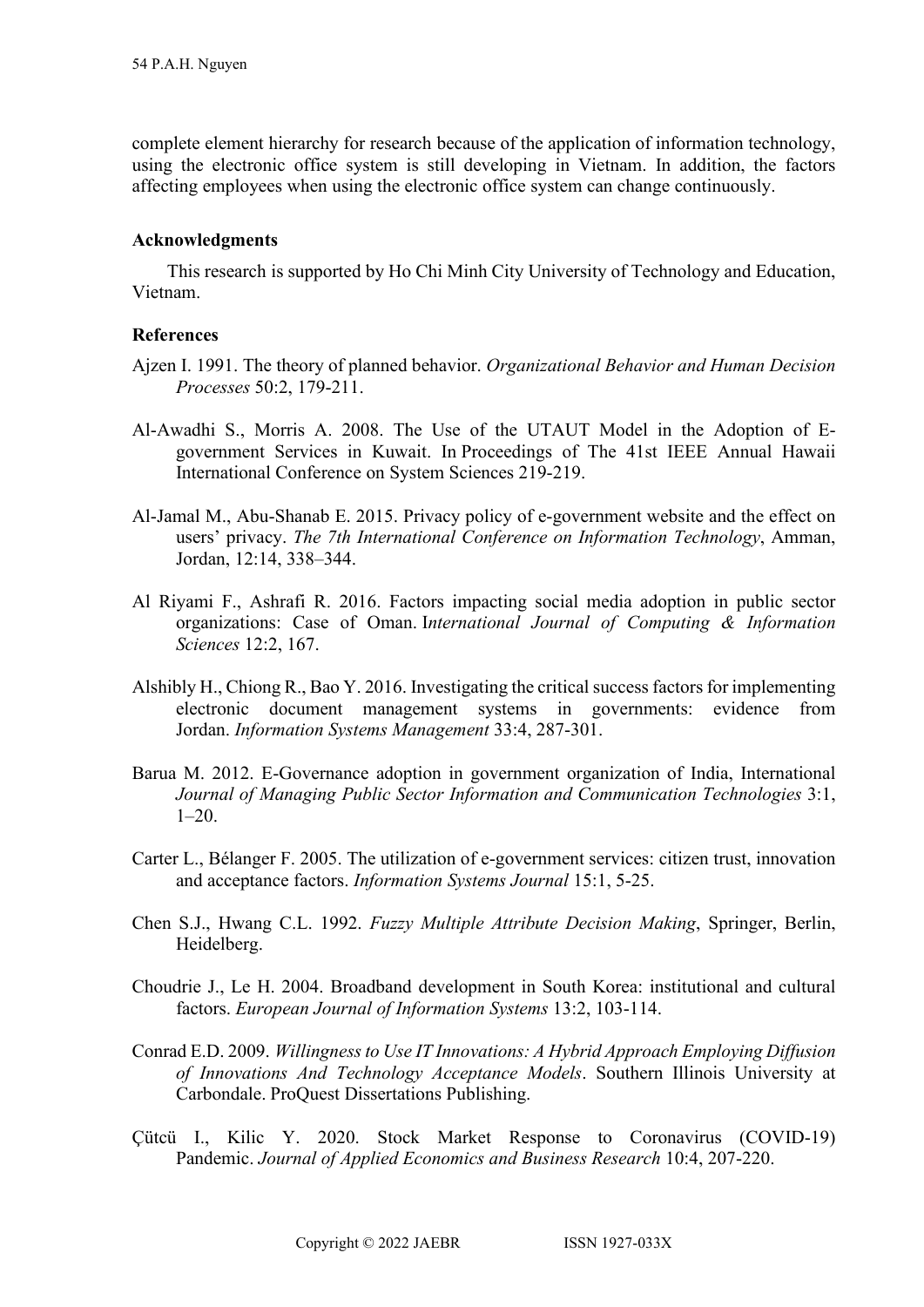- Davis F.D., Bagozzi R.P., Warshaw P.R. 1989. User acceptance of computer technology: a comparison of two theoretical models. *Management Science* 35:8, 982-1003.
- Dias Jr. A., Ioannou P.G. 1996. Company and project evaluation model for privately promoted infrastructure projects*. Journal of Construction Engineering and* Management 122:1, 71- 82.
- Douligeris C., Pereira I.J. 1994. A telecommunications quality study using the analytic hierarchy process. *IEEE Journal on Selected Areas in Communications* 12:2, 241-250.
- Duke J.M. & Aull-Hyde R. 2002. Identifying public preferences for land preservation using the analytic hierarchy process. *Ecological Economics* 42:2, 131-145.
- Dwivedi Y.K., Lal B. 2007. Socio-economic determinants of broadband adoption. *Industrial Management & Data Systems* 107:5, 654-671.
- Elmorshidy A. 2012. The other side of the e-government coin: monitor from the people: building a new double-sided e-government conceptual model. *International Journal of Business Strategy* 12:1, 65–74.
- Fang Z. 2002. E-government in digital era: concept, practice, and development. *International Journal of the Computer, the Internet and Management* 10:2, 1-22.
- Forman E., Peniwati K. 1998. Aggregating individual judgments and priorities with the analytic hierarchy process. *European Journal of Operational Research* 108:1, 165-169.
- Gallivan M.J. 2000. Examining workgroup influence on technology usage: a community of practice perspective*.* In Proceedings of the 2000 ACM SIGCPR Conference on Computer Personnel Research 54-66.
- Gupta B., Dasgupta S., Gupta A. 2008. Adoption of ICT in a government organization in a developing country: An empirical study. *The Journal of Strategic Information Systems* 17:2, 140-154.
- Gupta K.P., Bhaskar P., Singh S. 2017. Prioritization of factors influencing employee adoption of e-government using the analytic hierarchy process. *Journal of Systems and Information Technology* 19:2, 116-137.
- James R., Kengatharan N. 2020. Exploring the effect of Covid-19 on small and medium enterprises: Early evidence from Sri Lanka. *Journal of Applied Economics and Business Research* 10:2, 115-125
- Karabag S.F. 2020. An unprecedented global crisis! the global, regional, national, political, economic and commercial impact of the coronavirus pandemic. *Journal of Applied Economics and Business Research* 10:1, 1-6.
- Ketcham A.F., Hoffman D. 1998. Personnel evaluation with AHP, *Management Decision* 36:10, 679-685.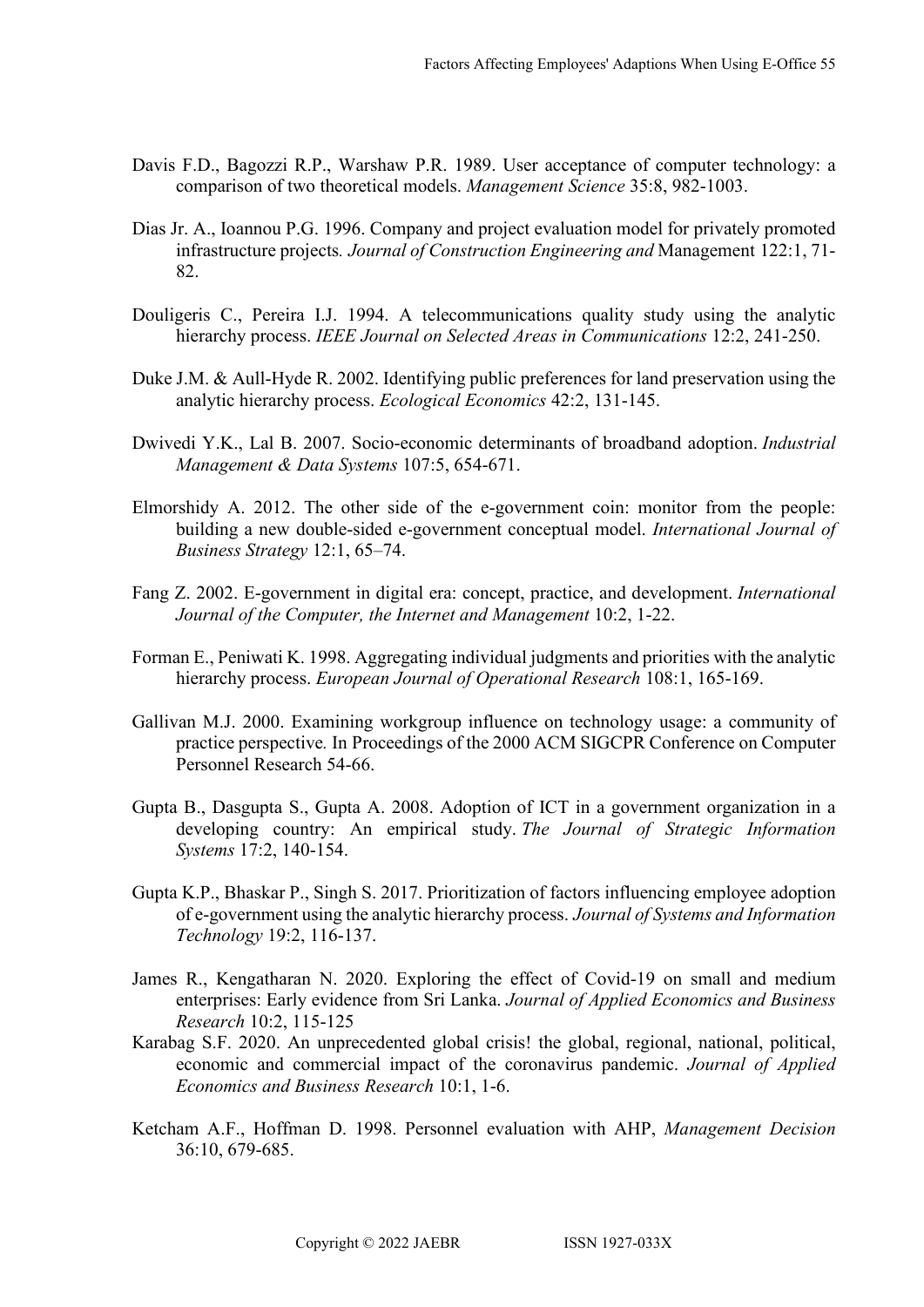- Lean O.K., Zailani S., Ramayah T., Fernando Y. 2009. Factors influencing intention to use egovernment services among citizens in Malaysia. *International Journal of Information Management* 29:6, 458-475.
- Louho R., Kallioja M., & Oittinen P. 2006. Factors affecting the use of hybrid media applications. *Graphic Arts in Finland* 35:3, 11-21.
- Masrom, M., & Hussein, R. 2008. User acceptance of Information Technology: Understanding theories and models. Venton Pub.
- Pornpraser P., Poonikom K. 2016. Key Performance Indicators of Municipality by Applying an Analytical Hierarchy Process: Case Study of Lower Northeastern Thailand. *Walailak Journal of Science and Technology* 13:6, 399-410.
- Reddick C.G. 2005. Citizen-Initiated Contacts with Ontario Local E-Government: Administrator's Responses to Contacts. *International Journal of Electronic Government Research* 1:4, 45-62.
- Saaty T.L. 1980. *The Analytic Hierarchy Process*, McGraw-Hill International, New York, U.S.A.
- Saaty T.L. 1989. Decision making, scaling, and number crunching, *Decision Sciences* 20:2, 404–409.
- Saaty T.L., Vargas L. G, 1994. *Decision Making in Economic, Political, Social, and Technological Environments with the Analytic Hierarchy Process*, RWS Publication, Pittsburgh, USA.
- Sahu G.P., Gupta M.P. 2007. Users' acceptance of e-government: A study of Indian central excise. *International Journal of Electronic Government Research* 3:3, 1-21.
- Sang S. 2010. E-government adoption in Cambodia: a partial least squares approach. *Transforming Government: People, Process and Policy* 4:2, 138-157.
- Sang S., Lee J.D., Lee J. 2009. E-government adoption in ASEAN: the case of Cambodia*. Internet Research* 19:5, 517-534.
- Sawalha S., Al-Jamal, M., & Abu-Shanab, E. 2019. The influence of utilising Facebook on egovernment adoption. International Journal of Electronic Government, 15:1, 1-20.
- Shieh L.F., Chang T.H., Fu H.P., Lin S.W., Chen Y.Y. 2014. Analyzing the factors that affect the adoption of mobile services in Taiwan, *Technological Forecasting and Social Change*, 87, 80-88.
- Shrestha, R. K., Alavalapati, J. R., & Kalmbacher, R. S. 2004. Exploring the potential for silvopasture adoption in south-central Florida: an application of SWOT–AHP method*. Agricultural Systems*. 81:3, 185-199.